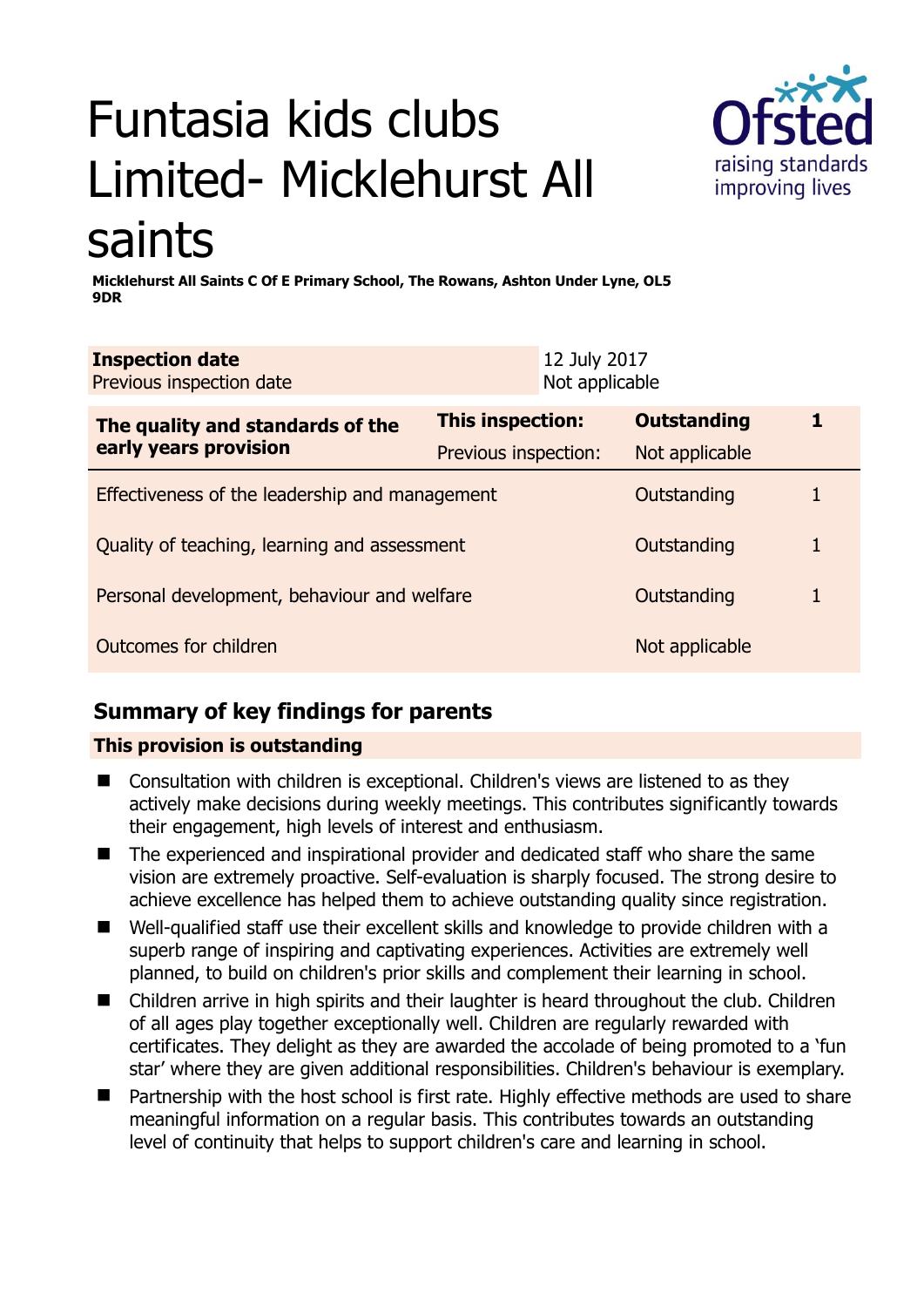## **What the setting needs to do to improve further**

#### **To further improve the quality of the early years provision the provider should:**

■ continue to build on the outstanding partnership with parents that helps to further enhance positive outcomes for children.

#### **Inspection activities**

- The inspector completed a tour of the club. She observed play and activities for children indoors and outside.
- The inspector completed an evaluation of an activity with the manager.
- The inspector spoke to the manager, staff and children at appropriate times during the inspection.
- The inspector looked at relevant documentation. She looked at policies and procedures, discussed self-evaluation and checked evidence of staff qualifications and suitability.
- The inspector took account of the views of parents during the inspection.

#### **Inspector**

Layla Davies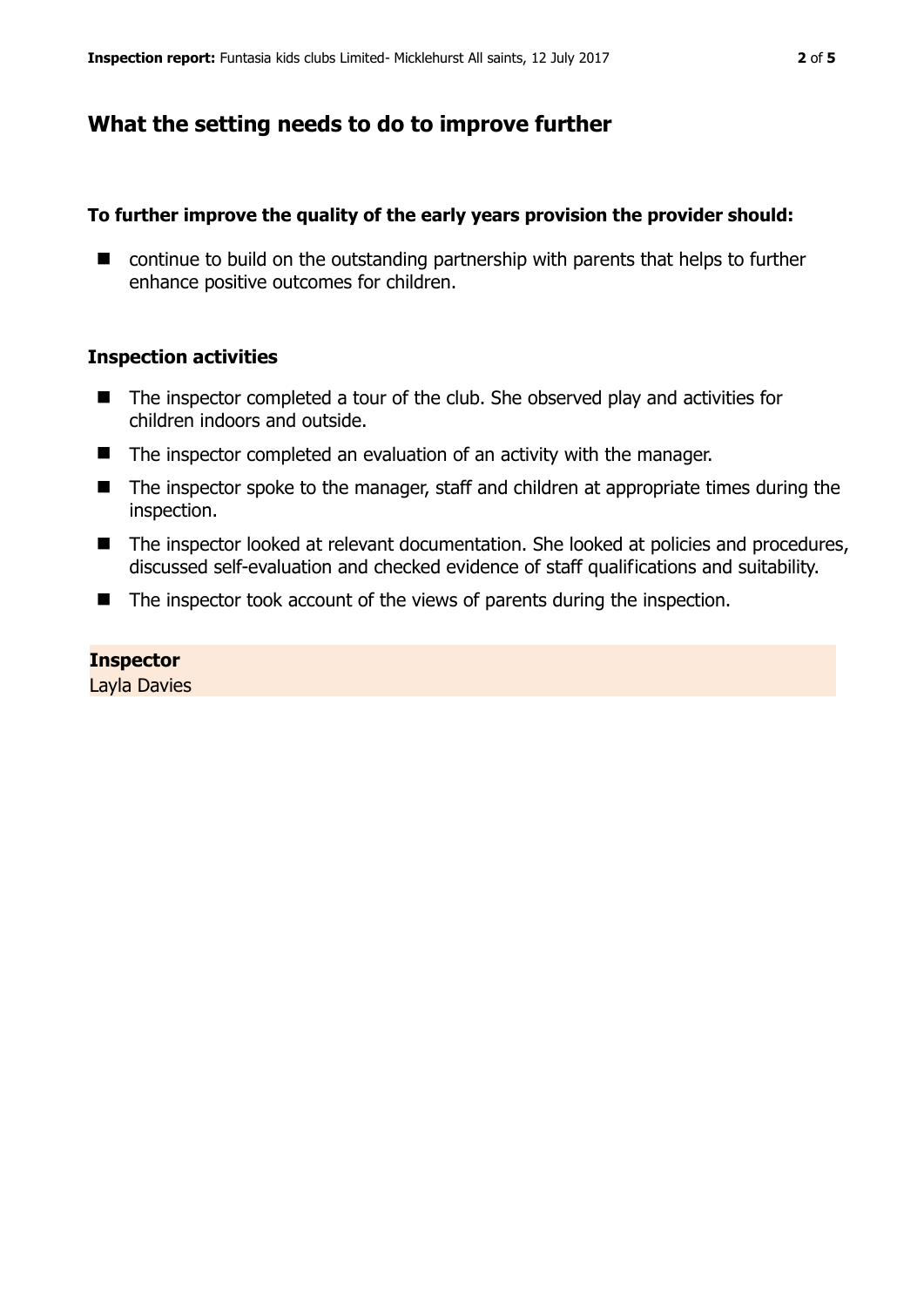## **Inspection findings**

#### **Effectiveness of the leadership and management is outstanding**

The arrangements for safeguarding are effective. Leaders are extremely knowledgeable. They ensure that staff have a thorough understanding of their roles and responsibilities to keep children safe. This helps to protect children's welfare. Staff receive a superb level of support. All staff have a meticulous programme for their own professional development. Leaders observe their practice and provide regular meetings and training opportunities. This helps staff to continue to improve their already excellent skills and knowledge. Parents are extremely complimentary about the excellent experiences that children receive. Staff truly value and encourage parental involvement and understand the vital role that they play. Leaders recognise the importance of continuing to look at ways to involve parents to maintain the exceptional continuity of care and learning for all children.

#### **Quality of teaching, learning and assessment is outstanding**

Staff complete extremely comprehensive observations on children to identify their skills and interests. They find out school themes and plan a range of inspiring activities which motivates children to become involved. Staff provide a delightful activity where children have opportunities to make predictions about how fast water will travel through a funnel. Following an interest in space, staff offer a variety of craft materials and children make models. This contributes immensely towards their creativity and imagination. Young boys delight in making jet packs. They capably attach bottles to boxes and use string for the handles. Children develop excellent mathematical skills. Staff expertly use children's ball games to encourage counting. Children enthusiastically invite staff to join in with a roleplay game at the vets. They confidently recognise numbers as they add and subtract roleplay money and use stamps to record the date on receipts. Children display very strong literacy skills. They form recognisable letters as staff skilfully encourage them to record instructions about how to care for the pets. This helps to support their writing in school.

#### **Personal development, behaviour and welfare are outstanding**

Children's emotional well-being is superbly promoted. Staff know each child individually and play with them with great enthusiasm and care. Younger children are collected from their classrooms and older children are highly confident. They independently make their way to the club after school. Children's physical health is given the utmost priority. Snack times are a highly social occasion where staff teach children the importance of making healthy food choices. Even younger children independently help themselves to a splendid range of healthy foods and drinks. Children eagerly explore the superb outdoor environment and delight in active, energetic play. They develop an excellent sense of empathy and consideration for others. For example, children participate in a number of fundraising activities throughout the year. Children are extremely proud of their community. They are full of pride as they talk about their recent participation in the local carnival and delight in showing the award certificate and trophy.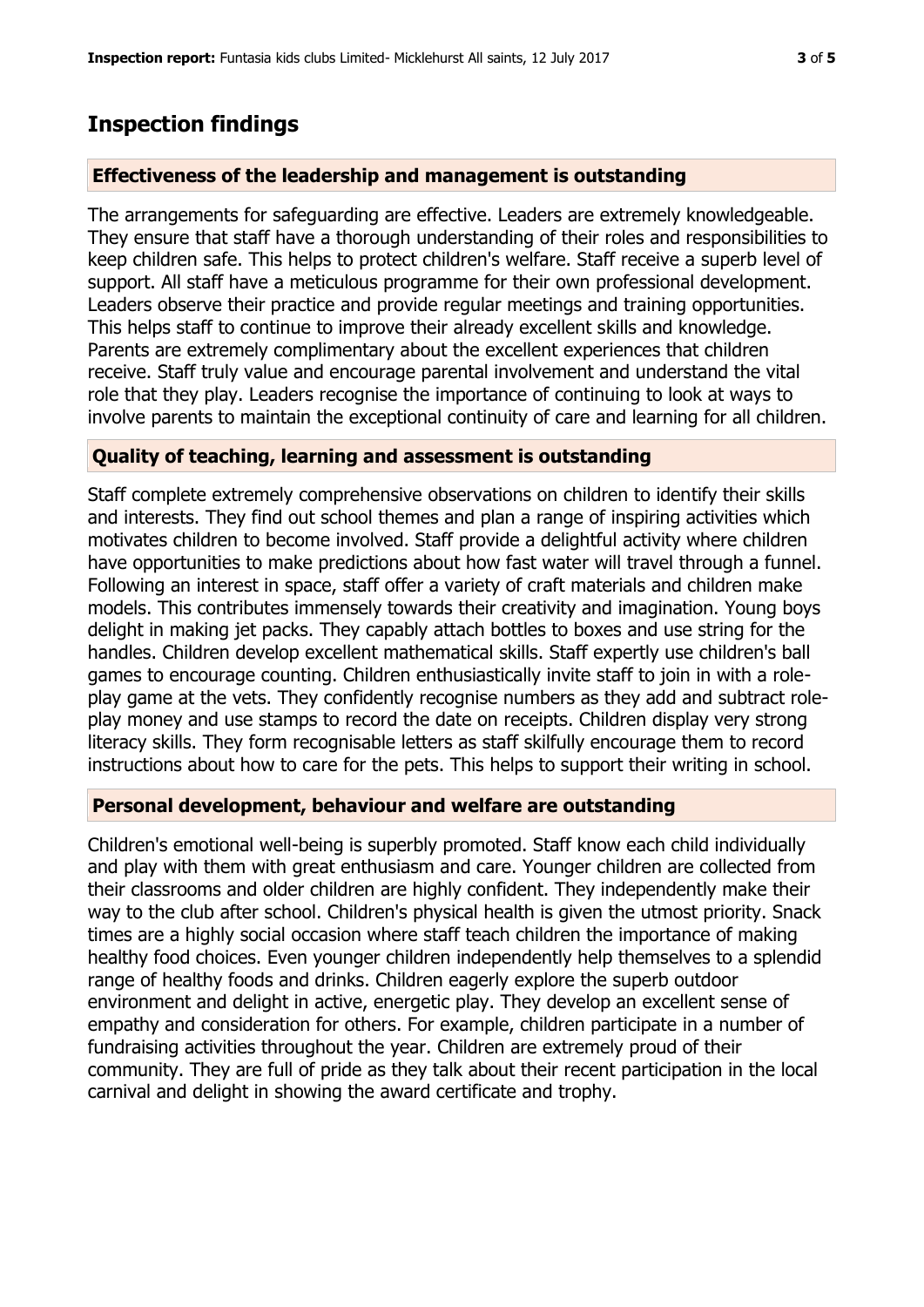## **Setting details**

| Unique reference number                             | EY488680                                                                             |  |
|-----------------------------------------------------|--------------------------------------------------------------------------------------|--|
| <b>Local authority</b>                              | Tameside                                                                             |  |
| <b>Inspection number</b>                            | 1012084                                                                              |  |
| <b>Type of provision</b>                            | Out of school provision                                                              |  |
| Day care type                                       | Childcare - Non-Domestic                                                             |  |
| <b>Registers</b>                                    | Early Years Register, Compulsory Childcare<br>Register, Voluntary Childcare Register |  |
| <b>Age range of children</b>                        | $4 - 11$                                                                             |  |
| <b>Total number of places</b>                       | 40                                                                                   |  |
| Number of children on roll                          | 62                                                                                   |  |
| <b>Name of registered person</b>                    | Funtasia Kids Clubs Ltd                                                              |  |
| <b>Registered person unique</b><br>reference number | RP910302                                                                             |  |
| Date of previous inspection                         | Not applicable                                                                       |  |
| <b>Telephone number</b>                             | 0161 250 50 51                                                                       |  |

Funtasia kids clubs Limited- Micklehurst All saints registered in 2015. The club employs two members of staff. Of these, one holds an early years qualification at level 4 and one has an early years qualification at level 2. The club opens Monday to Friday. Sessions are from 7.30am to 9am and 3.15pm to 6pm, during school term times.

This inspection was carried out by Ofsted under sections 49 and 50 of the Childcare Act 2006 on the quality and standards of provision that is registered on the Early Years Register. The registered person must ensure that this provision complies with the statutory framework for children's learning, development and care, known as the early years foundation stage.

Any complaints about the inspection or the report should be made following the procedures set out in the guidance 'Complaints procedure: raising concerns and making complaints about Ofsted', which is available from Ofsted's website: www.gov.uk/government/organisations/ofsted. If you would like Ofsted to send you a copy of the guidance, please telephone 0300 123 4234, or email enquiries@ofsted.gov.uk.